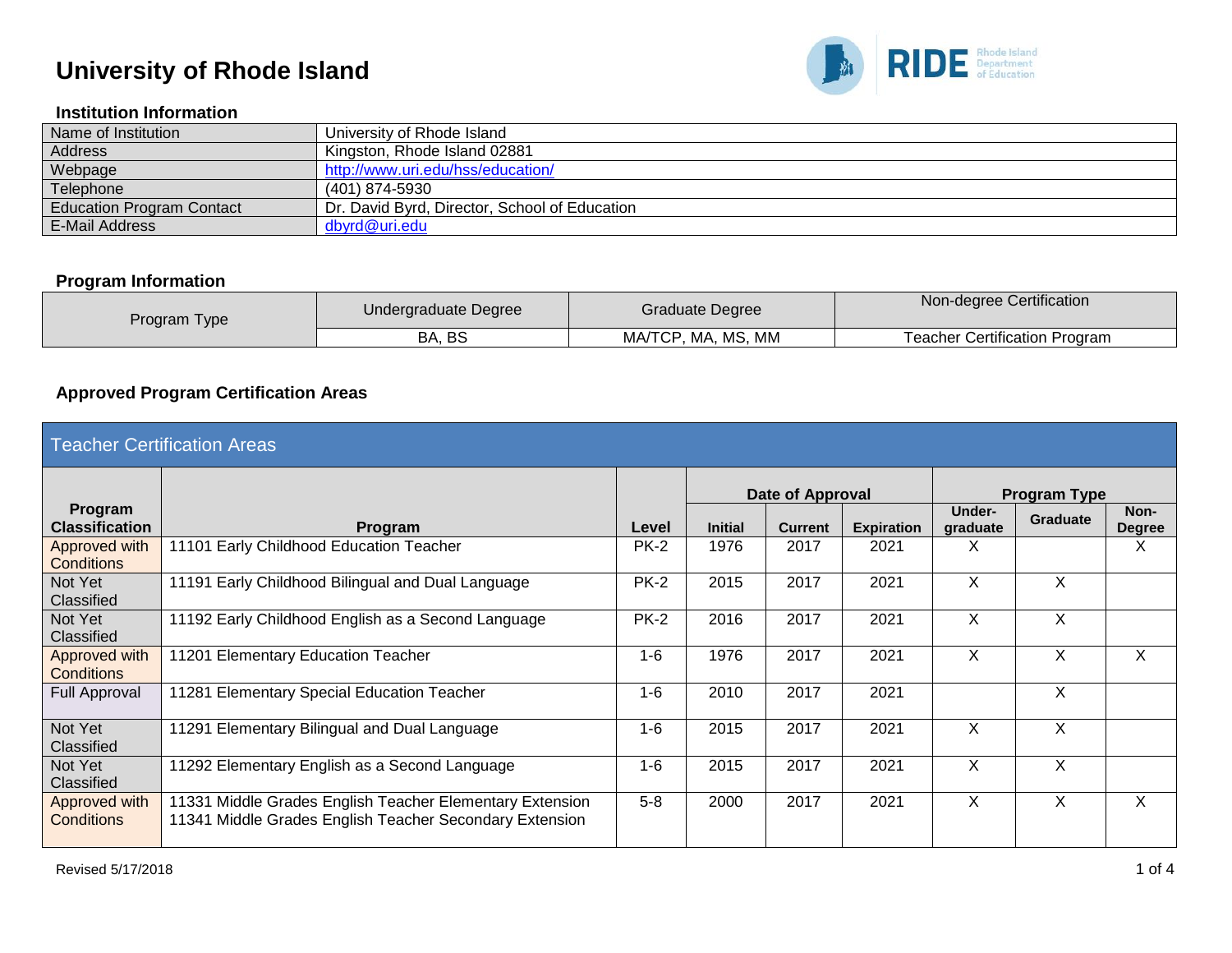

| Teacher Certification Areas |  |
|-----------------------------|--|
|                             |  |

|                                    |                                                                                                                     |          | Date of Approval |                |                   | <b>Program Type</b>       |                |                       |  |
|------------------------------------|---------------------------------------------------------------------------------------------------------------------|----------|------------------|----------------|-------------------|---------------------------|----------------|-----------------------|--|
| Program<br><b>Classification</b>   | Program                                                                                                             | Level    | <b>Initial</b>   | <b>Current</b> | <b>Expiration</b> | <b>Under-</b><br>graduate | Graduate       | Non-<br><b>Degree</b> |  |
| Approved with<br><b>Conditions</b> | 11332 Middle Grades Mathematics Elementary Extension<br>11342 Middle Grades Mathematics Secondary Extension         | $5-8$    | 2000             | 2017           | 2021              | X                         | $\mathsf{X}$   | X                     |  |
|                                    | 11333 Middle Grades General Science Elementary Extension<br>11343 Middle Grades General Science Secondary Extension | $5-8$    | 2000             | 2017           | 2021              | $\overline{X}$            | $\overline{X}$ | $\overline{X}$        |  |
|                                    | 11334 Middle Grades Social Studies Elementary Extension<br>11344 Middle Grades Social Studies Secondary Extension   | $5-8$    | 2000             | 2017           | 2021              | $\overline{X}$            | $\overline{X}$ | $\overline{X}$        |  |
| Not Yet<br>Classified              | 11391 Middle Grades Bilingual and Dual Language Teacher                                                             | $5-8$    | 2017             | 2017           | 2021              | $\overline{X}$            | $\overline{X}$ |                       |  |
| Not Yet<br>Classified              | 11392 Middle Grades English as a Second Language                                                                    | $5-8$    | 2017             | 2017           | 2021              | $\sf X$                   | $\mathsf{X}$   |                       |  |
| Approved with<br><b>Conditions</b> | 11402 Secondary Grades Biology Teacher                                                                              | $7 - 12$ | 1976             | 2017           | 2021              | $\overline{X}$            | $\overline{X}$ | $\overline{X}$        |  |
|                                    | 11405 Secondary Grades Chemistry Teacher                                                                            | $7 - 12$ | 1976             | 2017           | 2021              | $\overline{X}$            | $\overline{X}$ | $\overline{X}$        |  |
|                                    | 11406 Secondary Grades English Teacher                                                                              | $7-12$   | 1976             | 2017           | 2021              | $\overline{X}$            | $\overline{X}$ | $\overline{X}$        |  |
|                                    | 11407 Secondary Grades General Science Teacher                                                                      | $7 - 12$ | 1976             | 2017           | 2021              | $\overline{X}$            | $\overline{X}$ | $\overline{X}$        |  |
|                                    | 11408 Secondary Grades Mathematics Teacher                                                                          | $7 - 12$ | 1976             | 2017           | 2021              | $\overline{X}$            | $\overline{X}$ | $\overline{X}$        |  |
|                                    | 11409 Secondary Grades Physics Teacher                                                                              | $7 - 12$ | 1976             | 2017           | 2021              | $\sf X$                   | $\mathsf{X}$   | $\mathsf{X}$          |  |
|                                    | 11410 Secondary Grades Social Studies Teacher                                                                       | $7 - 12$ | 1976             | 2017           | 2021              | $\overline{X}$            | $\overline{X}$ | $\overline{X}$        |  |
| <b>Full Approval</b>               | 11481 Secondary Special Education Teacher                                                                           | $7 - 12$ | 2012             | 2017           | 2021              |                           | $\overline{X}$ |                       |  |
| Not Yet<br>Classified              | 11491 Secondary Bilingual and Dual Language                                                                         | $7 - 12$ | 2015             | 2017           | 2021              | $\overline{X}$            | $\overline{X}$ |                       |  |
| Not Yet<br>Classified              | 11492 Secondary English as Second Language                                                                          | $7-12$   | 2015             | 2017           | 2021              | $\overline{X}$            | $\overline{X}$ |                       |  |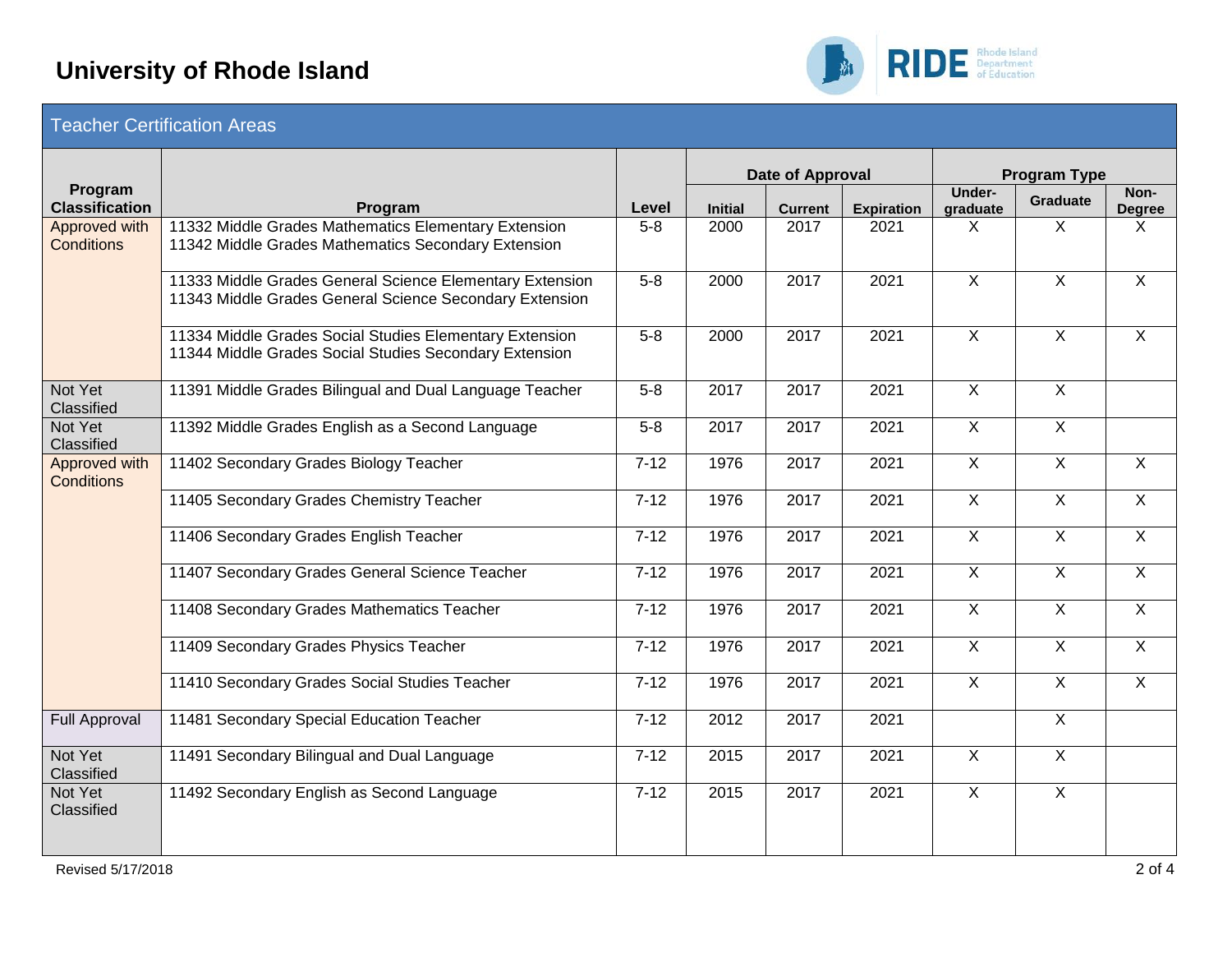

| <b>Teacher Certification Areas</b> |  |
|------------------------------------|--|
|                                    |  |

|                                    |                                                                     |              |                | Date of Approval |                   | <b>Program Type</b> |                         |                       |
|------------------------------------|---------------------------------------------------------------------|--------------|----------------|------------------|-------------------|---------------------|-------------------------|-----------------------|
| Program<br><b>Classification</b>   | Program                                                             | Level        | <b>Initial</b> | <b>Current</b>   | <b>Expiration</b> | Under-<br>graduate  | <b>Graduate</b>         | Non-<br><b>Degree</b> |
| Approved with<br><b>Conditions</b> | 11585 All Grades Adapted Physical Education Teacher                 | <b>PK-12</b> | 1976           | 2017             | 2021              | X                   | X                       | X                     |
|                                    | 11504 All Grades Health Teacher                                     | <b>PK-12</b> | 2009           | 2017             | 2021              | X                   | $\overline{X}$          | $\overline{X}$        |
|                                    | 11505 All Grades Library/Media Teacher                              | <b>PK-12</b> | 1981           | 2017             | 2021              |                     | $\overline{\mathsf{x}}$ | $\overline{X}$        |
| Approved with<br><b>Conditions</b> | 11506 All Grades Music Education Teacher                            | <b>PK-12</b> | 1976           | 2017             | 2021              | $\sf X$             | $\mathsf{X}$            | $\mathsf{X}$          |
|                                    | 11507 All Grades Physical Education Teacher                         | $PK-12$      | 1975           | 2017             | 2021              | $\overline{X}$      | $\overline{X}$          | $\overline{X}$        |
|                                    | 11512 All Grades World Language Teacher - French                    | <b>PK-12</b> | 1976           | 2017             | 2021              | $\overline{X}$      | $\overline{X}$          | $\mathsf{X}$          |
|                                    | 11512 All Grades World Language Teacher - German                    | <b>PK-12</b> | 1976           | 2017             | 2021              | $\overline{X}$      | $\overline{X}$          | $\overline{X}$        |
|                                    | 11512 All Grades World Language Teacher - Italian                   | <b>PK-12</b> | 1976           | 2017             | 2021              | $\sf X$             | $\sf X$                 | $\sf X$               |
|                                    | 11512 All Grades World Language Teacher - Latin                     | <b>PK-12</b> | 1976           | 2017             | 2021              | $\overline{X}$      | $\overline{X}$          | $\overline{X}$        |
|                                    | 11512 All Grades World Language Teacher-<br><b>Mandarin Chinese</b> | <b>PK-12</b> | 2011           | 2017             | 2021              | $\overline{X}$      | $\overline{X}$          | X                     |
|                                    | 11512 All Grades World Language Teacher - Russian                   | <b>PK-12</b> | 1976           | 2017             | 2021              | $\overline{X}$      | $\overline{X}$          | $\mathsf{X}$          |
|                                    | 11512 All Grades World Language Teacher - Spanish                   | <b>PK-12</b> | 1976           | 2017             | 2021              | $\overline{X}$      | $\overline{X}$          | $\overline{X}$        |
| Not Yet<br>Classified              | 11591 All Grades Bilingual and Dual Language Teacher                | <b>PK-12</b> | 2017           | 2017             | 2021              | $\sf X$             | $\overline{X}$          |                       |
| Not Yet<br>Classified              | 11592 All Grades English as a Second Language Teacher               | <b>PK-12</b> | 2017           | 2017             | 2021              | $\overline{X}$      | $\overline{X}$          |                       |